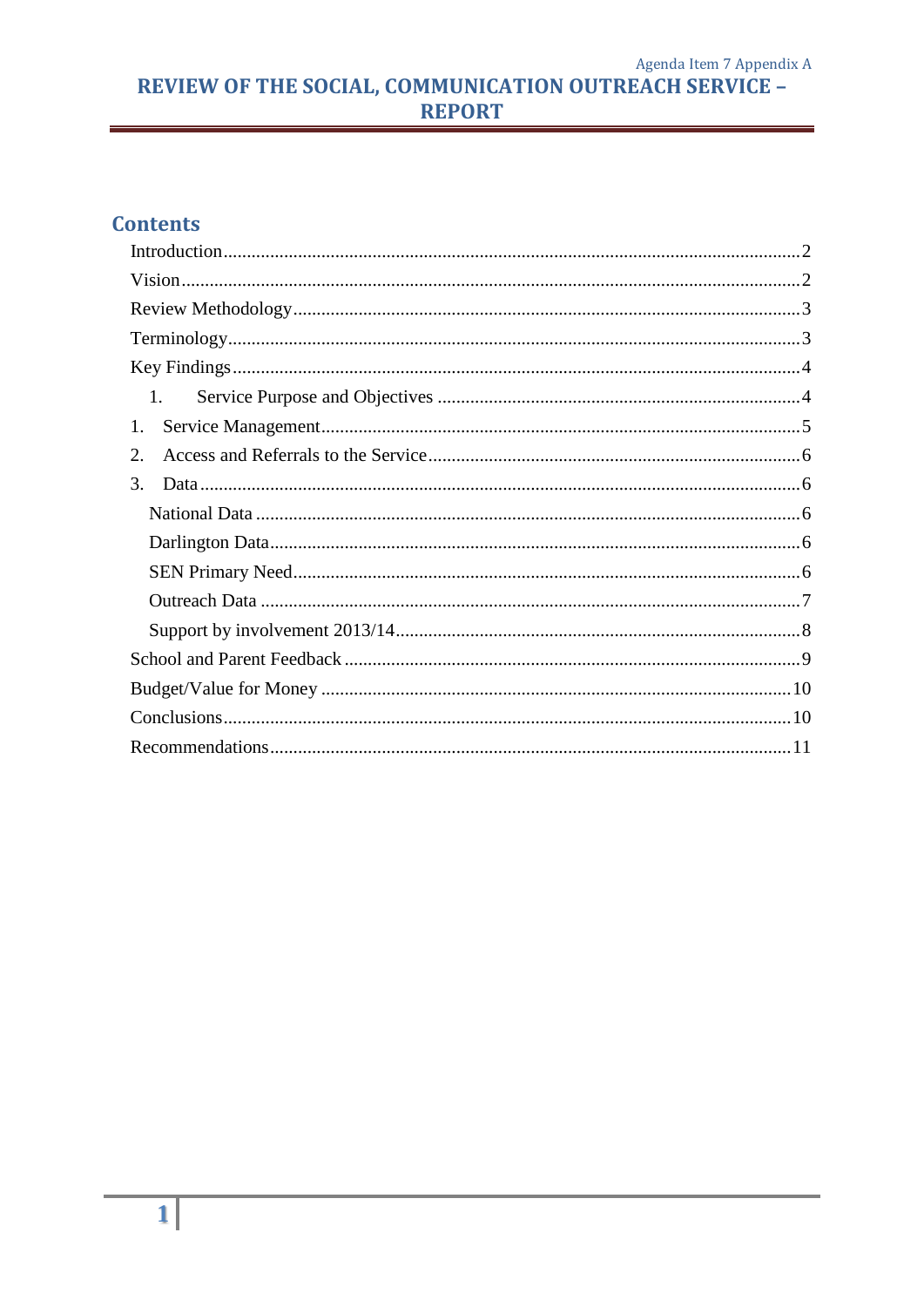### <span id="page-1-0"></span>**Introduction**

The last few years, particularly since 2011 has been a period of change for Local Authorities and their SEN duties. The review has taken place within the context of the changing national and local context which includes:

- The SEN reforms which have extended SEN provision from birth to 25 years of age. The new system extends rights and protections by introducing a new Education, Health and Care plan. The SEN Code of Practice explains that speech and language therapy and other therapy provision can be regarded as either education or health care provision, or both. It could therefore be included in an EHC plan as either educational or health provision. However, since communication is so fundamental in education, addressing speech and language impairment should normally be recorded as special educational provision unless there are exceptional reasons for not doing so.
- The Children's and Families Minister, Edward Timpson invited OFSTED, on 17 December 2014, to formally inspect local areas on their effectiveness in fulfilling the new SEN duties.
- Funding the Dedicated Schools Grant (DSG) high needs funds this provision. As reported at the School Forum meeting on 13 January 2015, it is clear that unless future years DSG grant allocations are increased then it will be difficult to balance the budget without the need for reduction in provision in some budget areas.
- Monitoring it is necessary to have a contract and detailed specification in place for all DSG funded services. This will allow the School Forum to monitor the service in future years.

### <span id="page-1-1"></span>**Vision**

All Children and young people should expect to be educated in their local mainstream school. Therefore all mainstream schools should have the capacity, competence and confidence to provide for pupils with additional educational needs and/or disabilities, with resources allocated to ensure maximum value for money. Services should be focused, flexible and responsive to local needs, they should be fit for purpose, monitored for impact and performance, and open to change where needed.

The Dedicated Schools Grant (DSG) high needs funds this provision. As reported at the School Forum meeting on 13 January 2015, it is clear that unless future years DSG grant allocations are increased then it will be difficult to balance the budget without the need for reduction in provision in some budget areas.

The School Forum have recognised the value of the SEN support services funded through the Dedicated Schools Grant, and have commissioned a review of these, including the Social and Communication Outreach Service provision.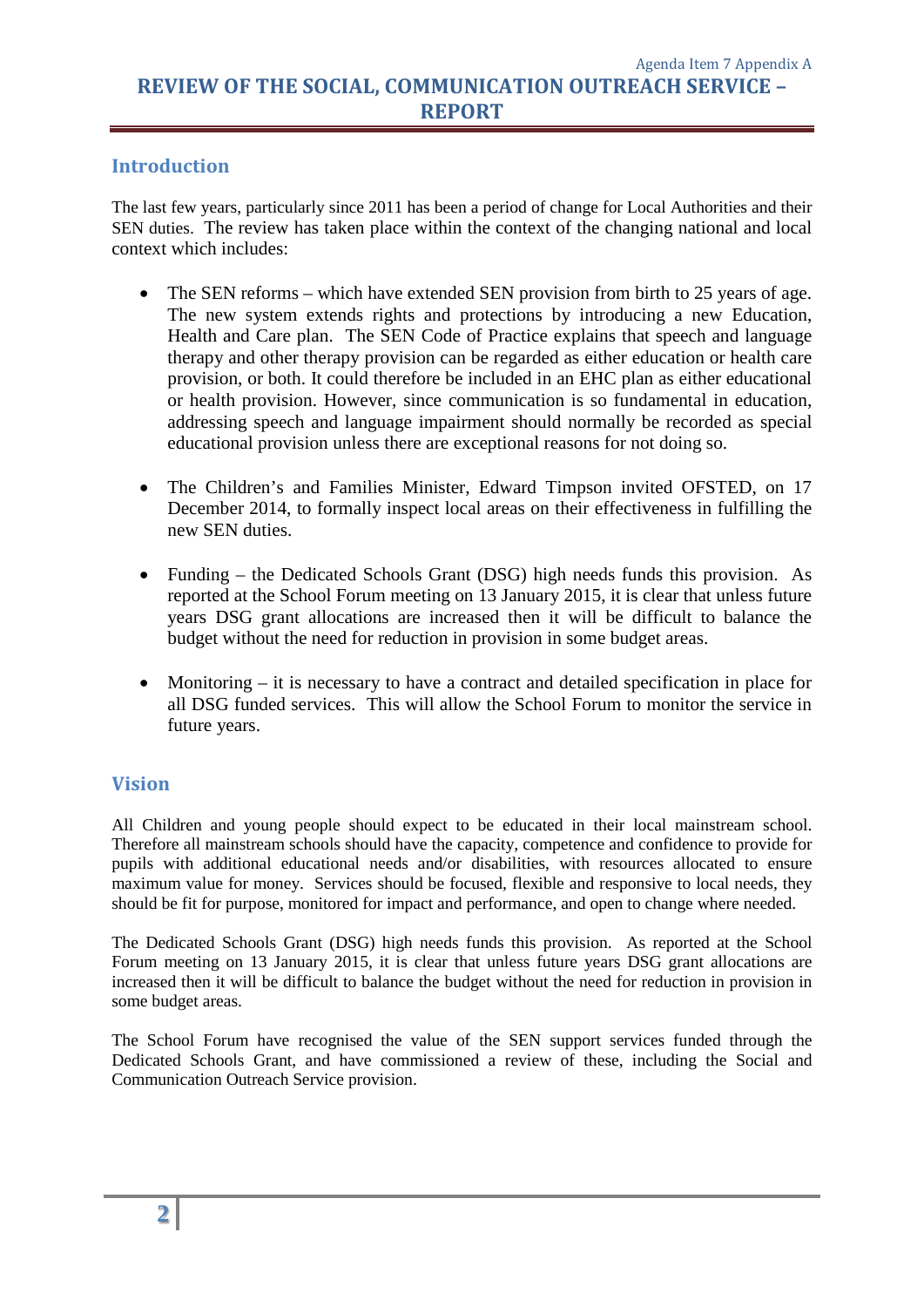## <span id="page-2-0"></span>**Review Methodology**

The initial stage of the review required that in order to fully understand the needs of children requiring these services, a range of information and papers were considered, including national articles, guidance and previous review reports and case studies.

A range of research techniques were employed in order to gain as wide an understanding as possible. These include:

- desk based research;
- work shadowing and observational visits to schools;
- interviews with a range of staff and who hold key roles within services;
- interviews with heads of schools to gain views;

The officer has spent time to support the services to complete a' service review' form (presented to the School Forum in October 2014), in order to summarise performance, evaluate success and consider key learning points. This has provided a summary benchmark of the current service position, and fed into development of current service specifications.

Initial themes and areas of concern were highlighted which have been further investigated, alongside a review of service indicators, budget and a consideration of national and local data.

#### <span id="page-2-1"></span>**Terminology**

Individuals who are considered to be on the autism spectrum are in many ways very different from each other. The range of intellectual ability extends from the severely learning disabled range right up to normal or even superior levels of intellect.

Similarly, linguistic skills range from those who are mute to those who display complex, grammatically correct speech. All such individuals have difficulties in three main areas.

The concept of the 'triad of impairments' is widely used.

#### **Impairment of social interaction**

This refers to an impaired ability to engage in reciprocal social interactions. The most severely affected individuals seem aloof and uninterested in people. Others desire contact, but fail to understand the reciprocal nature of normal social interaction. In consequence their attempts at social interaction are clumsy, awkward and one-sided. Some passively accept the attentions of others but do not reciprocate.

#### **Impairment of social communication**

The whole range of communicative skills may be affected. A significant proportion of individuals with classic autism fail to develop useful speech. Even when the mechanics of language are mastered, the person with autism has difficulty using it for the purpose of communicating with others. Intonation is inclined to be abnormal and the non-verbal aspects of communication such as eye-to-eye gaze, use of gesture and facial expression can be impaired. On the other hand, some have good grammatical language (often termed 'high functioning', but this is often used to talk about their special interests. Individuals who exhibit high functioning language skills, particularly related to areas of their special interest,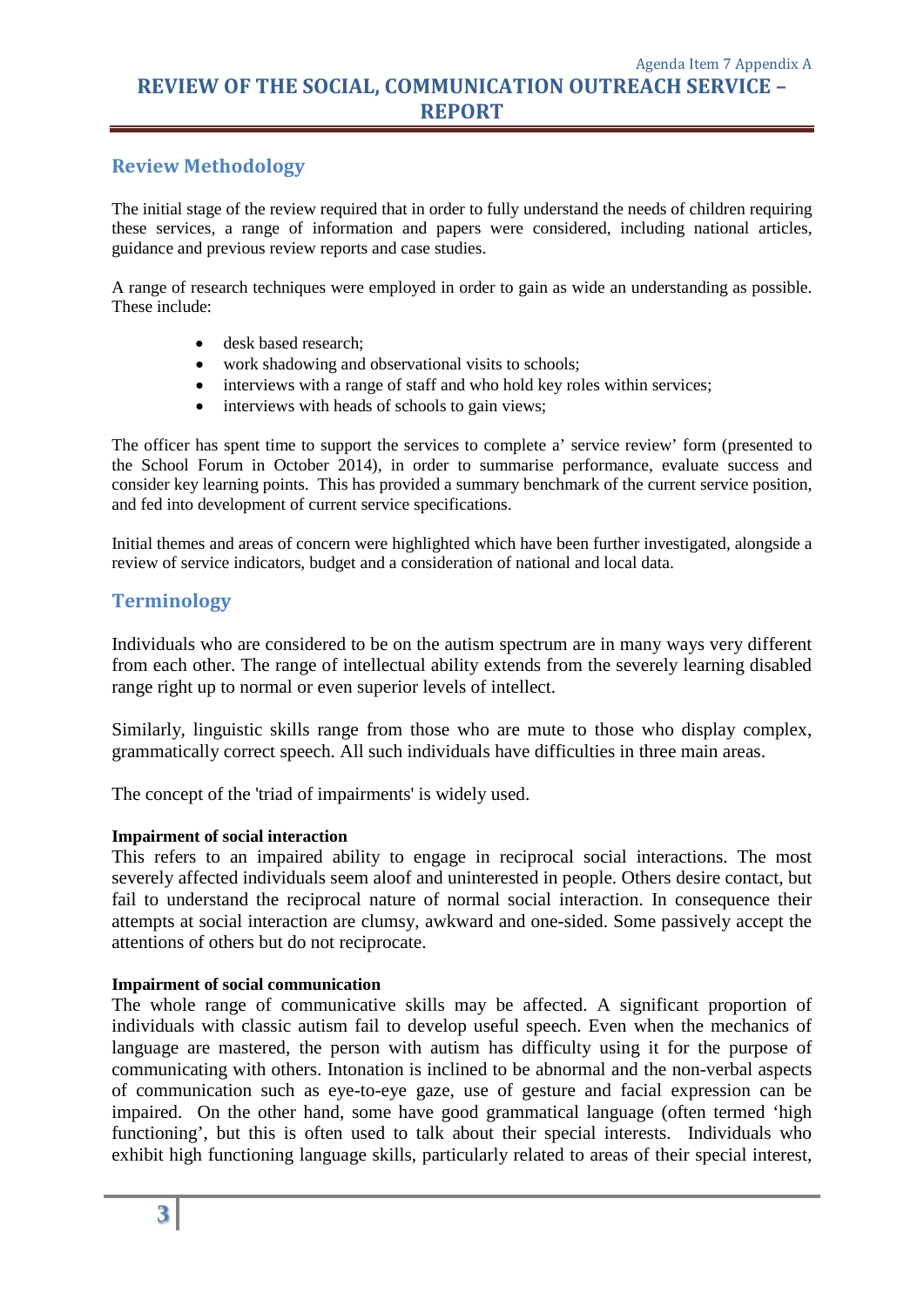Agenda Item 7 Appendix A **REVIEW OF THE SOCIAL, COMMUNICATION OUTREACH SERVICE – REPORT**

as well as weaknesses in social interaction and flexible thinking are often diagnosed as having Asperger's Syndrome.

#### **Impairment of social imagination**

People with autism have great difficulty thinking imaginatively. This is demonstrated by pretend play, which will be absent or repetitive in children with autism spectrum disorders. Whether this is directly related to the development of rigid and repetitive behaviours has not been established.

#### <span id="page-3-1"></span><span id="page-3-0"></span>**Key Findings**

#### **1. Service Purpose and Objectives**

The Social Communication Outreach Service (SCOS) provides relevant professional consultation and educational support to mainstream primary and secondary schools with regard to children with significant and complex social communication difficulties and/or children on the Autistic Spectrum (ASD).

The means by which support is provided is varied, either through individual work with pupils, telephone consultation with teachers, general consultation with parents, staff and other agencies through meetings in school, initial observation followed up by advice, or the provision of training specific to the school's needs. The service share resources and offer shadowing opportunities to staff to embed such practices and strategies in the classroom.

Many children with autism benefit from having a diagnosis. Some people prefer not to pursue a formal diagnosis, sometimes feeling that their child will make greater progress if they do not think of themselves as having a disability.

These difficulties are pervasive (ie life-long developmental difficulties). They may not manifest until social capacity is exceeded by the challenges of daily interaction with others.

Social communication difficulties are one of the 3 impairments which together form a diagnosis of autism. Therefore, children supported by the service do not necessarily need to be diagnosed with ASD.

It is also possible for a diagnosis to be easily missed. Only by asking the right questions, including taking a developmental history and observing the child in different settings, does it become clear. The service will work with the multi-disciplinary team to assist in the professional diagnosis and understanding of a child's needs.

Children with a social communication need will have difficulty understanding and using verbal and non-verbal language, and their thinking and behaviour will often be shown by restricted, obsessional or repetitive activities. Often their sensory processing affects their ability to interact effectively, this can be shown by difficulties in concentration, organisation, lack of self- esteem, self-control, self-confidence, and affects capacity for abstract thought and reasoning.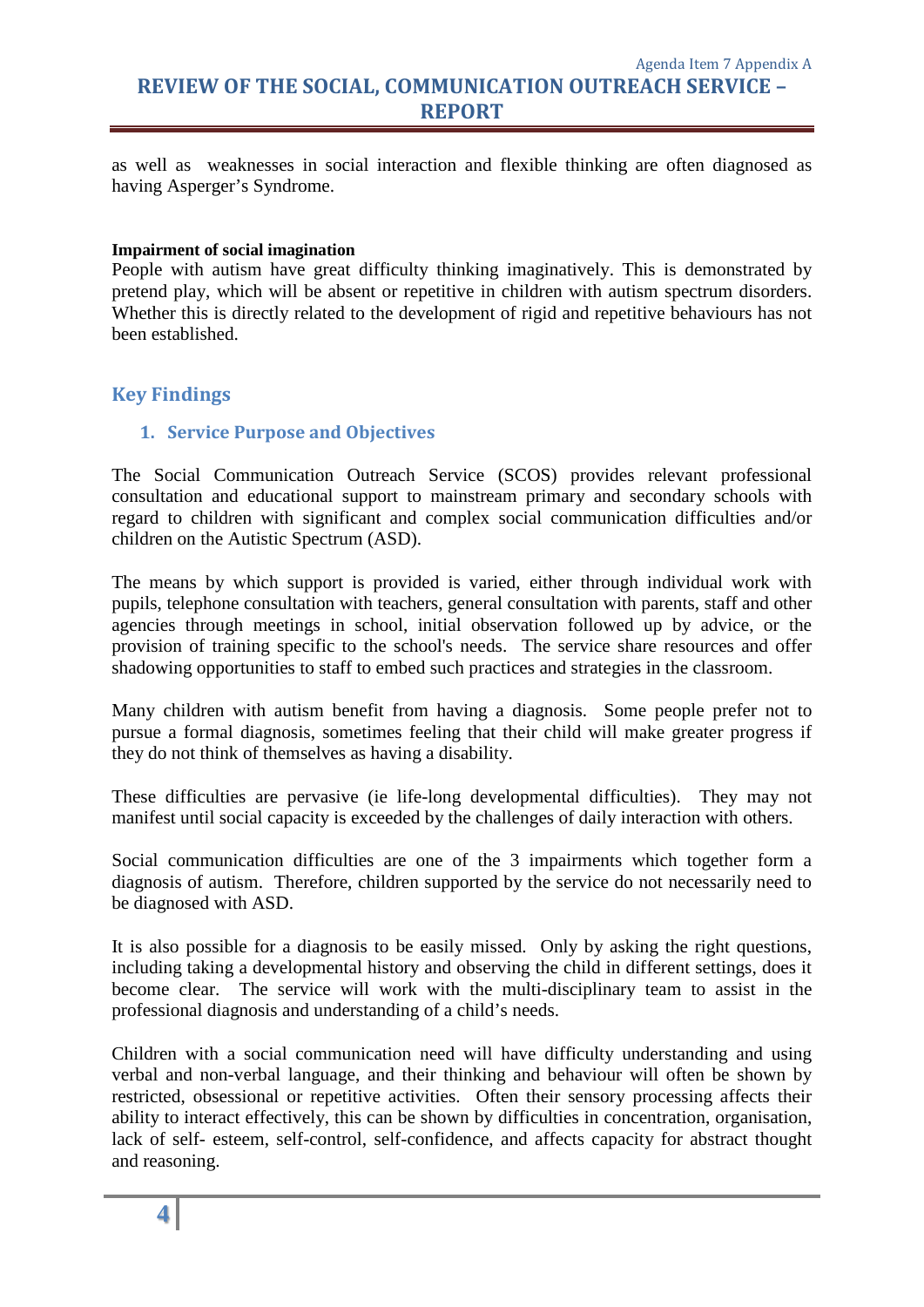These children can be misunderstood as having behavioural problems, therefore, strategies and advice that the service provides will support children to understand the subtleties and demands of social interaction evidence in their behaviour. Strategies are advised to school staff to manage potential triggers and to make effective use of practical resources within the resources of the school, for example at specific times of the day, eg either in playground or class.

## <span id="page-4-0"></span>**1. Service Management**

The Service is co-ordinated from Hurworth School by a full time specialist teacher, supported by a full time TA and three remote specialist advisory teachers.

The co-ordinator has responsibility for ensuring referrals from schools are assigned to advisory staff according to their skills base and their knowledge of individual school practice. Each advisory staff member completes a report to schools and parents to provide a detailed summary of work undertaken. The co-ordinator is responsible for checking the quality and accuracy of all reports before they are sent out and maintains a database to record the numbers of pupils being supported by the service.

The whole SCOS team meet each half term with the aim to review, plan and evaluate the service and practice. The day to day workload is organised and quality assured by the coordinator through regular team meetings.

The time allocation for each advisory teacher is defined below:

Helen Whitten, Hurworth - ASD Resource Base, 5 sessions (18.5 hours per week) Solmaz Daneshmand, Hurworth - ASD Resource Base, 10 sessions (37 hours per week) Nicky Lupton, Mount Pleasant - ASD Resource Base, 4 sessions (14.148 hours per week) Becky Stead - Education Village, 1 session (3.42 hours per week) Lesley Hattle - Education Village, 1 session (3.42 hours per week)

The co-ordinator reports to the LA Management Group for the ASD Service: Head Teacher (Hurworth School); Head of Education Services (or delegated authority); there is an annual management meeting in July of each year. The group plans, monitors and reviews provision and reports annually.

SCOS staff complete monthly time-sheets to record their commitment to individual cases and schools. These are sent to the SCOS coordinator and are used to inform the data within the end of year report. Each member of SCOS advisory staff should be timetabled to be released to 'Outreach ' according to the agreed contracts within their own settings.

Staff are line managed by the Head Teacher from each school where they are based and feedback will be provided to the Head Teacher's via the Annual Review on service delivery.

Whilst the Head Teacher of each SCOS advisory staff has overall responsibility for control of outreach staffing costs within their own setting, it is also the responsibility to liaise with the SCOS co-ordinator to agree working hours to ensure maximum capacity is given to the outreach service.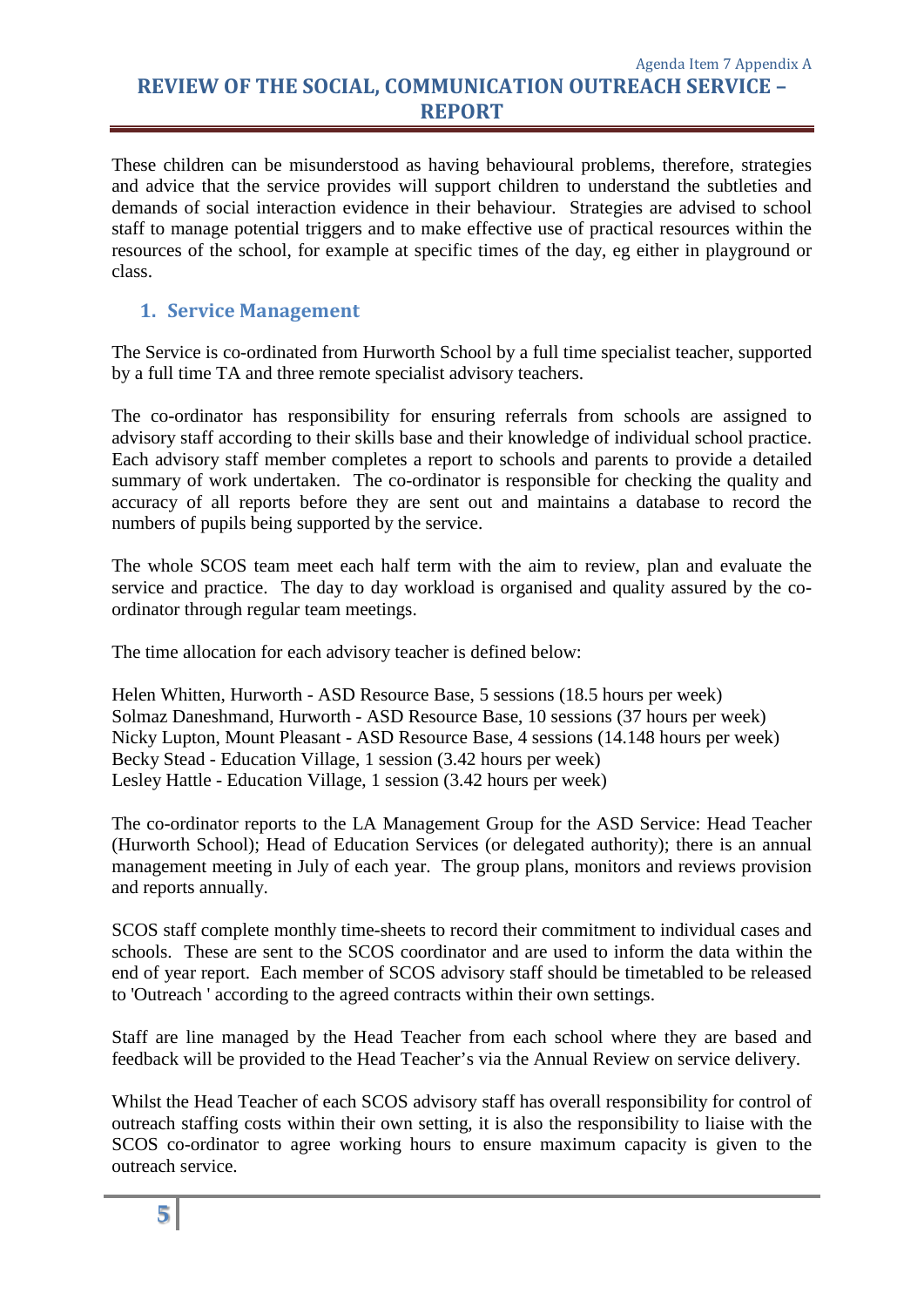## <span id="page-5-0"></span>**2. Access and Referrals to the Service**

Children will be receiving SEN support in schools (previously SA/SA+) as a minimum, some children may have been being diagnosed with ASD as a primary need, and could have a One Plan, Statement, or EHC Plan.

The service works in collaboration with parents/carers, teachers, support staff and relevant agencies (including CAMHS, SALT, Social Services, Darlington BC Life Stages Team, Child Development Centre) in order to ensure pupils' needs are identified and supported as the child or young person passes through the various Key Stages of their education.

Referrals to the service are generally completed by the school SENCo or ASD Lead in the school and parents are asked to complete their views as part of the referral process. CAMHS may also recommend referral into the service following a child's new diagnosis of ASD but this should always be done in consultation with the school's ASD Lead or SENCo who completes the referral form on behalf of the school.

All referrals are reviewed by the outreach co-ordinator, and each agreed caseload is then allocated to a member of SCOS advisory staff.

### <span id="page-5-1"></span>**3. Data**

### <span id="page-5-2"></span>**National Data**

The National Autistic Society estimates a prevalence rate of people with autism spectrum disorders of 11 in 1000 people (1.1% of the population  $\epsilon$ ). For an average list size of 2,000 people, each GP is likely to have around 22 people on the autism spectrum on their list. This means that over 695,000 people in the UK may have autism. The estimate of the population of children aged 0-17 with ASD is 1.1%.

Interestingly, to show the severity of this disorder, children and young people aged 5 to 16 who have a clinically diagnosed mental disorder (9.8% of all children), 1.3% have other less common disorders including autistic spectrum disorder (DFE Departmental Guidance, March 2015).

### <span id="page-5-3"></span>**Darlington Data**

The SEN national school census data (Academic year 2013/14 - Spring 2014) indicates that the primary need of 203 (14%) of school age pupils in Darlington is Autism, just above the national average of 11%.

| otion<br>. .<br>$\overline{\phantom{a}}$<br>1 I/<br>$- - - -$<br>$\overline{\phantom{0}}$ | - -<br>ears<br>— t | $\mathbf{v}$<br>ears<br>.<br>. . |
|-------------------------------------------------------------------------------------------|--------------------|----------------------------------|
| $\sim$<br>. .                                                                             | 80                 | 100                              |

### <span id="page-5-4"></span>**SEN Primary Need**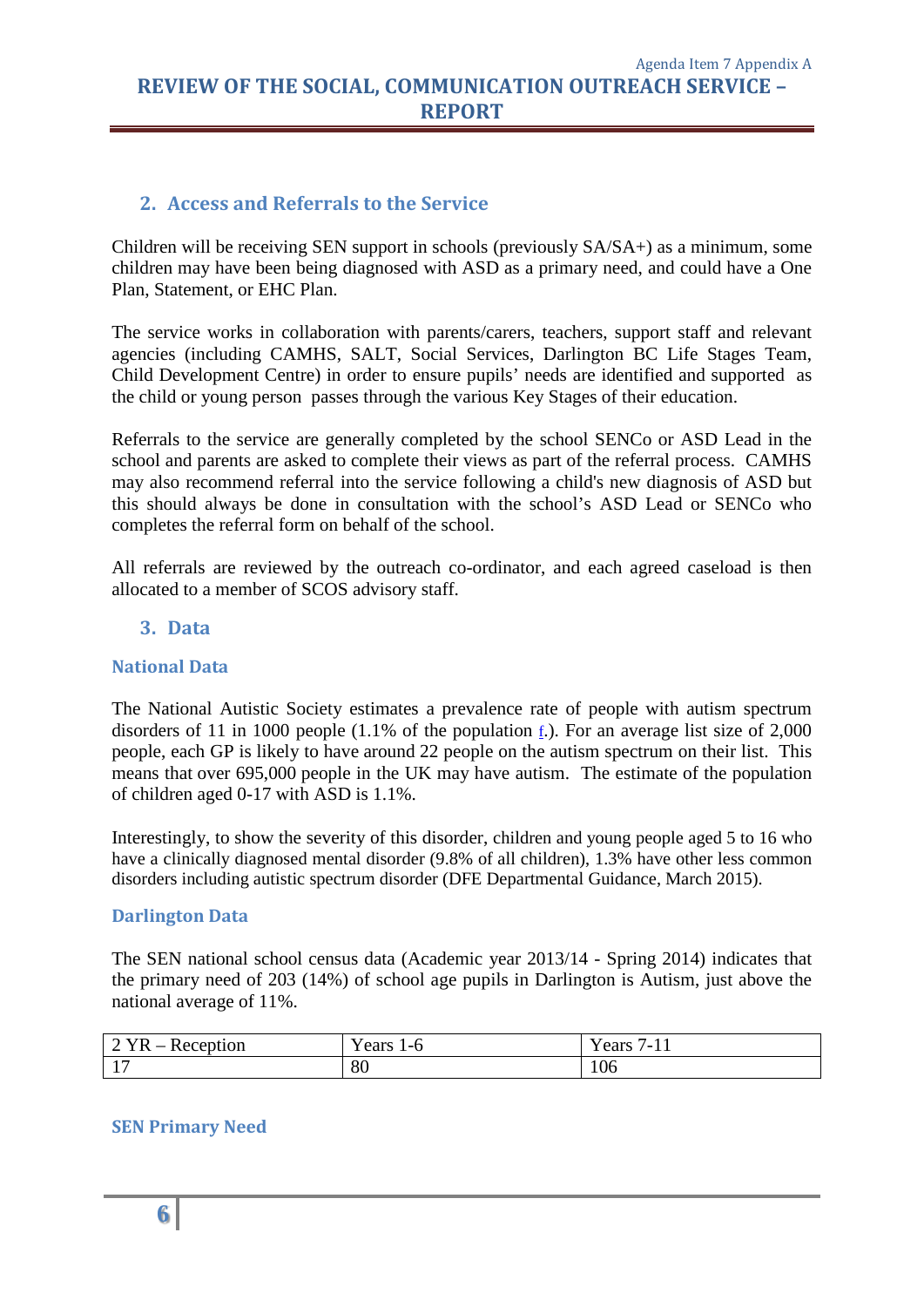#### Agenda Item 7 Appendix A **REVIEW OF THE SOCIAL, COMMUNICATION OUTREACH SERVICE – REPORT**

The occurrence of children having Autism diagnosed as a primary SEN need is increasing in general, with incidence increasing significantly after year 6:



#### <span id="page-6-0"></span>**Outreach Data**

In the year 2013/14 the average number of pupils with a social communication and/or ASD diagnosis/disorder known to the service between Sept 2013- July 2014 was 210, this is an increase on last year's figure of 186. Whilst not all children receive termly support, they may require future support especially during transition. Hence all children at risk of requiring further intervention are known to, and reviewed by the service.

51% children on the current SCOS database have a confirmed diagnosis of ASD, and 49% have social communication needs without a firm diagnosis of ASD. A proportion of those without a confirmed diagnosis may be on the ASD Pathway at CAMHS to identify whether or not they require a diagnosis. 5 children on the database have a statement or EHC Plan, therefore the majority of children supported are in receipt of SEN support within school.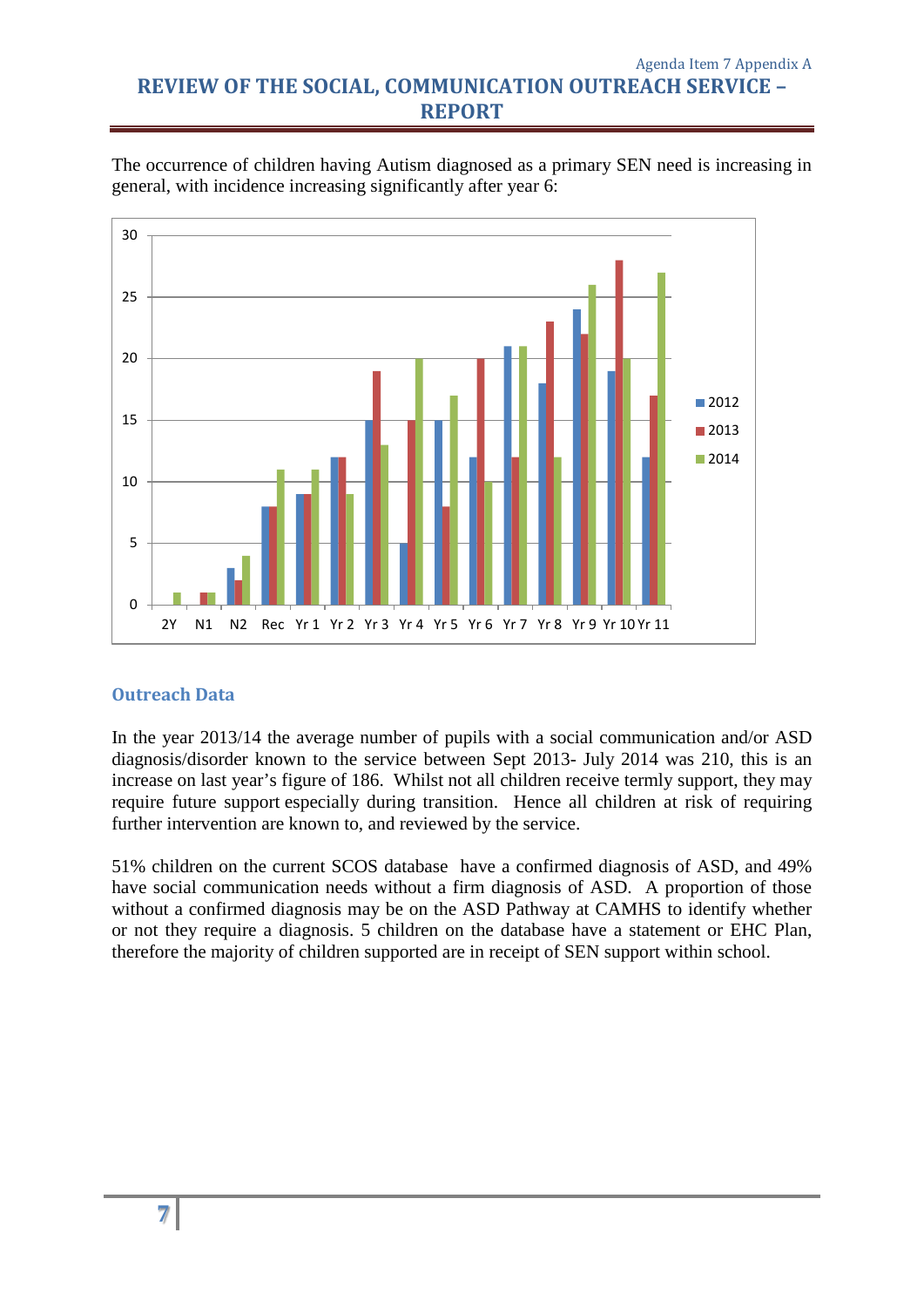# **REVIEW OF THE SOCIAL, COMMUNICATION OUTREACH SERVICE – REPORT**



### *Referrals*

In 2013/14 there were 41 new referrals to the service. All of these children were consulted on with school staff. Late referrals (ie those which were referred towards the end of the academic year) would be consulted on in the following academic year. 29 children received further action during 2013-14.

The total number of referrals have increased over the past 5 years, see below.



## <span id="page-7-0"></span>**Support by involvement 2013/14**

• The largest number of pupils accessing support were in Year 9 [28], Year 10 [22] and Year 5 [20].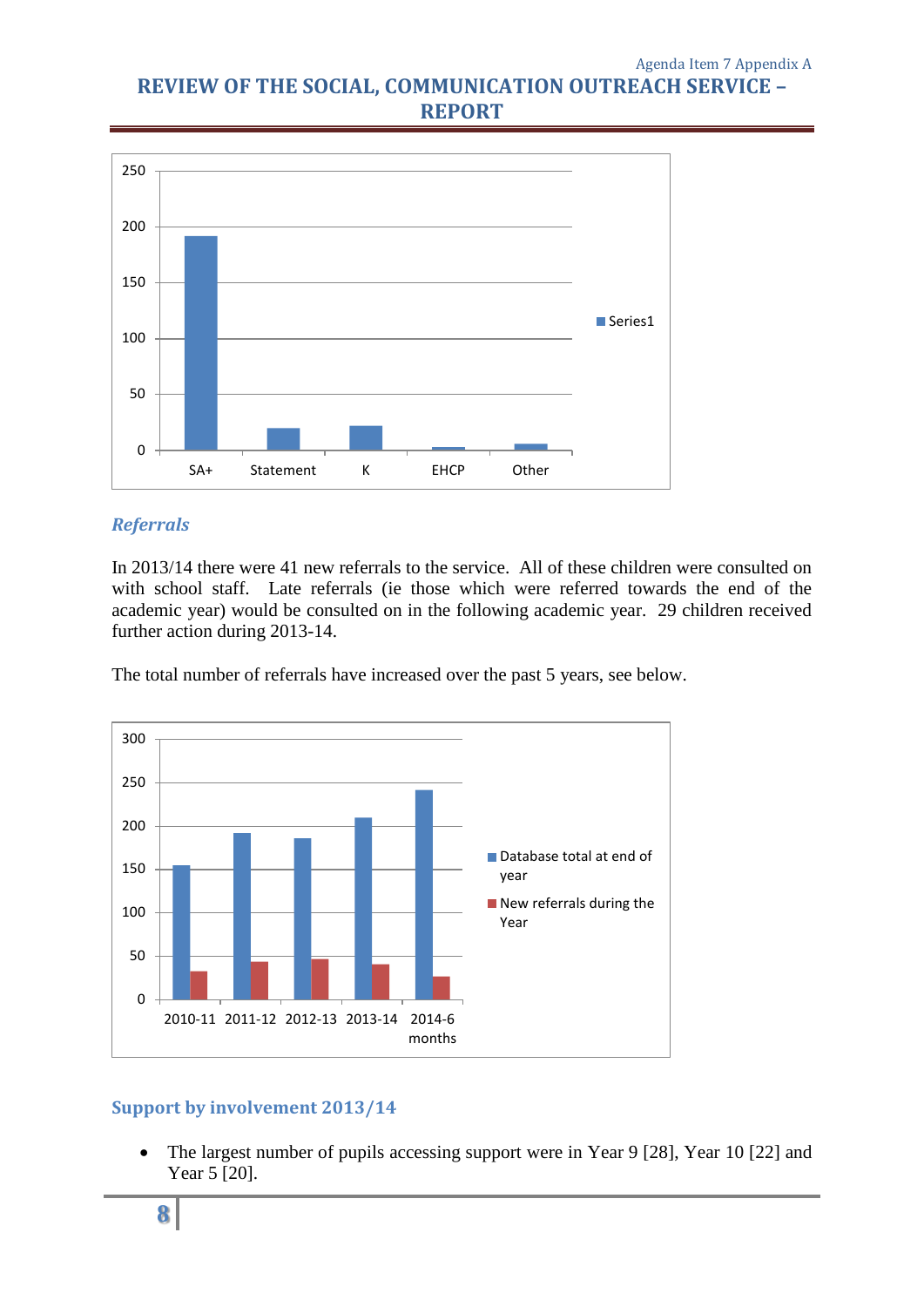- The largest number of 'involvement types' has been for 'individual work' in the Year 9 group [33]
- The second largest number of 'involvement types' has been for 'individual work' in the Year 7 group.
- In all year groups except Year 7 the largest number of involvements has been on 'Consultations' with school staff or parents.
- 26 Primary schools and 7 Secondary schools have accessed Outreach Support from the service in 2013-14. This is the same figure as the previous year. The majority of support is in secondary schools, particularly in Year 9.



### <span id="page-8-0"></span>**School and Parent Feedback**

Evaluation questionnaires were forwarded to parents of pupils who were asked whether the support and advice from SCOS has had a positive impact on their child in school and at home, asking them to rate on a scale of  $1-5$  ( $1=$  poor,  $5=$ excellent). 13 responses were received, 11/13 responses were that the service was above average or excellent.

Schools would like the service to attend more review meetings, and a quicker turn around of reports, but recognise that time capacity doesn't always allow for this. Parents also believe more regular meetings and communication with schools would help identify stress points at school, particularly around transition times.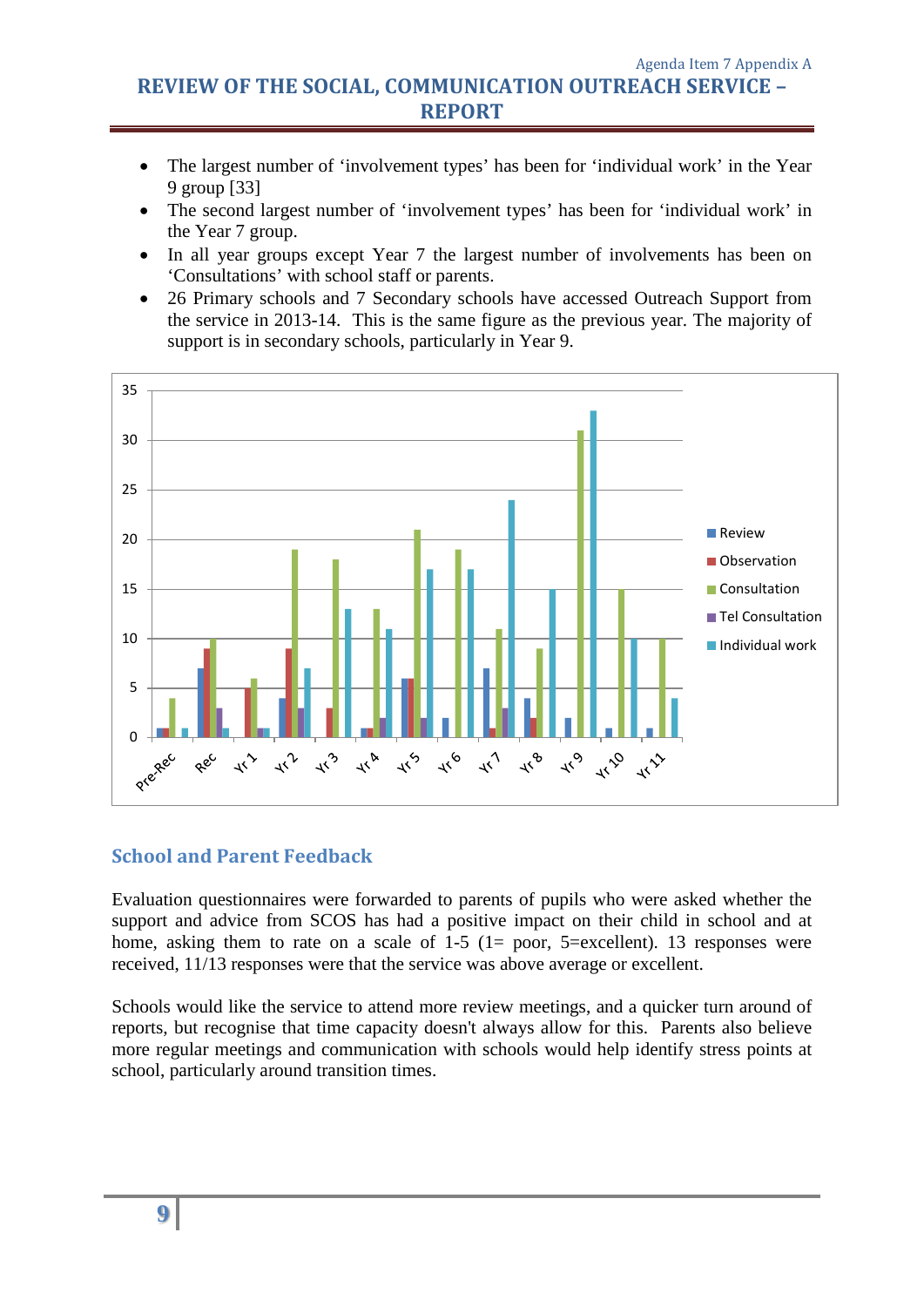## <span id="page-9-0"></span>**Budget/Value for Money**

The income received by Hurworth School for the outreach provision is £52,500. Hurworth staff costs are in excess of this income. The school funds the difference along with other items, including resources, training, management costs, premises costs etc. Based upon total spend, the cost per child is £352.

### <span id="page-9-1"></span>**Conclusions**

The SCOS is one of the outreach services provided to all schools that forms part of the continuum of support for children and young people with ASD/Social and Communiciation needs.

- It should be recognised that the outreach service is reliant on extra support from the Hurworth School.
- There have been a large number of new referrals in the first 6 months of 2014/15 Academic Year (more than that of the previous year already). This has put a strain on capacity. As a result, the total time spent for co-ordination has increased from 2.5 days of the co-ordinator's hours for outreach to almost the full hours. Other SCOS staff's co-ordination has also increased in line with the need to compile additional data for reports as well as increased parental liaison for children supported.

The incidences of children being referred with more generic/lower levels of support required are increasing. The reasons for this increase could be due to an increased awareness by schools of the service's provision and/or an increase of the incidence of autistic spectrum / social communication support required. To address this, the service has delivered training in Summer term 2015/16 which has been very well received. The service have also worked with Beaumont Hill Academy to pass relevant children to the cognition and learning support service.

- In general, the number of referrals are also increasing year on year. Pressure points are particularly around the increasing number of secondary transitions and the increased demand for support from Year 6 through to Year 10 pupils, as well as for the children moving into Reception Year.
- An analysis of the 2013-14 system used to record hours of work completed did not reflect the total amount of time involved for each advisory staff member. Therefore the figures recorded are below the actual time committed to outreach work as a whole. For 2014-15 onwards the team has re-evaluated the system being used in order to produce a more realistic time figure which is reflective of the varied tasks to be completed within each advisory teacher's role.